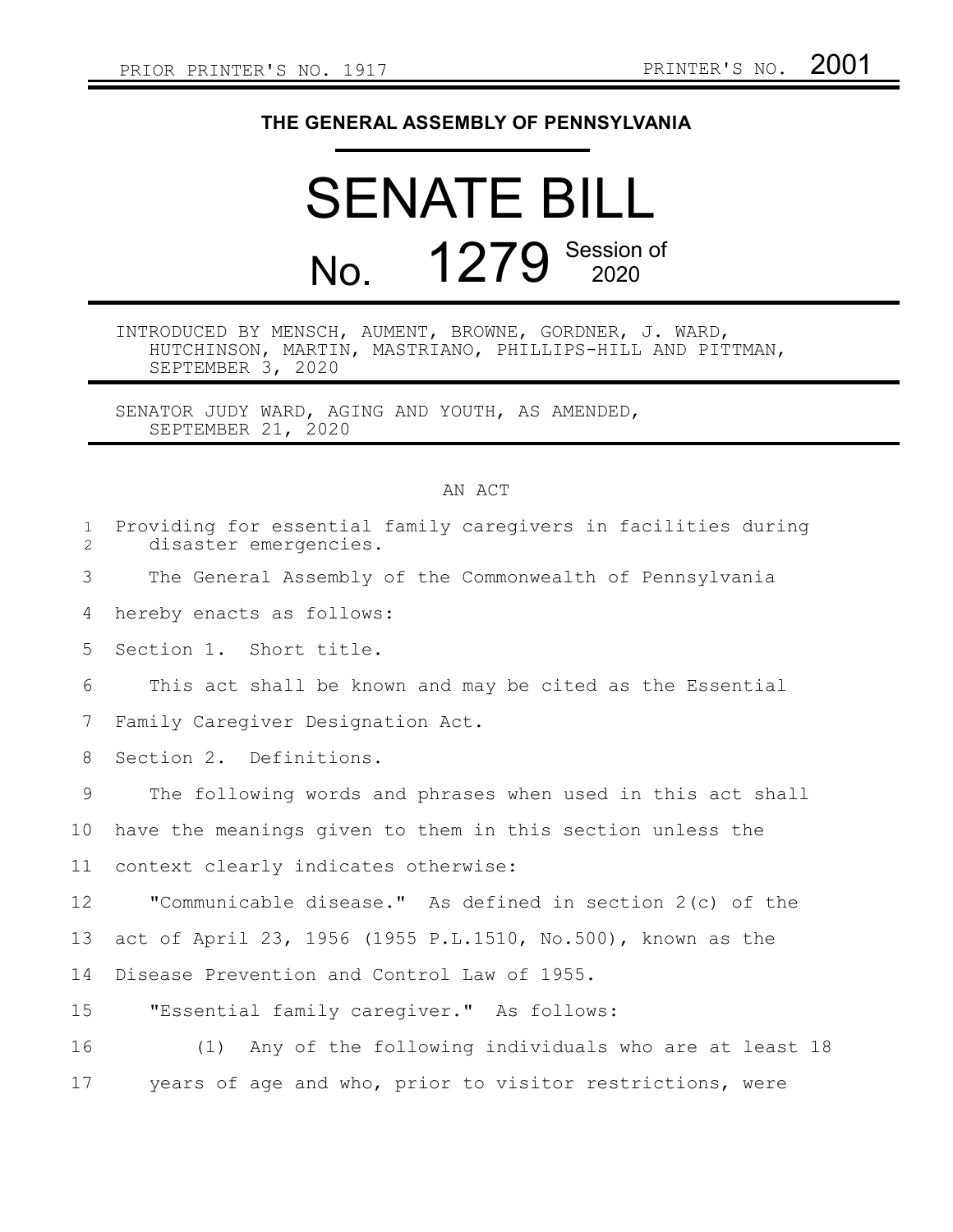regularly engaged with a resident at least once per week: 1

(i) An immediate family member.

(ii) A caregiver of the resident who is not employed by a facility. 3 4

(2) The term does not include an employee of a regulatory agency unless the employee is an immediate family member of the resident. 5 6 7

"Facility." Any of the following: 8

2

(1) A long-term care nursing facility as defined in section 802.1 of the act of July 19, 1979 (P.L.130, No.48), known as the Health Care Facilities Act. 9 10 11

(2) A hospice as defined in section 802.1 of the Health Care Facilities Act, if the hospice renders care in an inpatient setting. 12 13 14

(3) An assisted living residence as defined in section 1001 of the act of June 13, 1967 (P.L.31, No.21), known as the Human Services Code. 15 16 17

(4) A personal care home as defined in section 1001 of the Human Services Code. 18 19

(5) An intermediate care facility for individuals with an intellectual disability. 20 21

"Immediate family member." A spouse, child, stepchild, parent, stepparent, grandparent, grandchild, brother, stepbrother, sister, stepsister or like relative-in-law. 22 23 24

"Intermediate care facility for individuals with an intellectual disability." The term shall have the same meaning as the term "intermediate care facility for the mentally retarded" in section 1905(d) of the Social Security Act (49 Stat. 620, 42 U.S.C. § 1396d(d)) on the effective date of this definition. 25 26 27 28 29 30

20200SB1279PN2001 - 2 -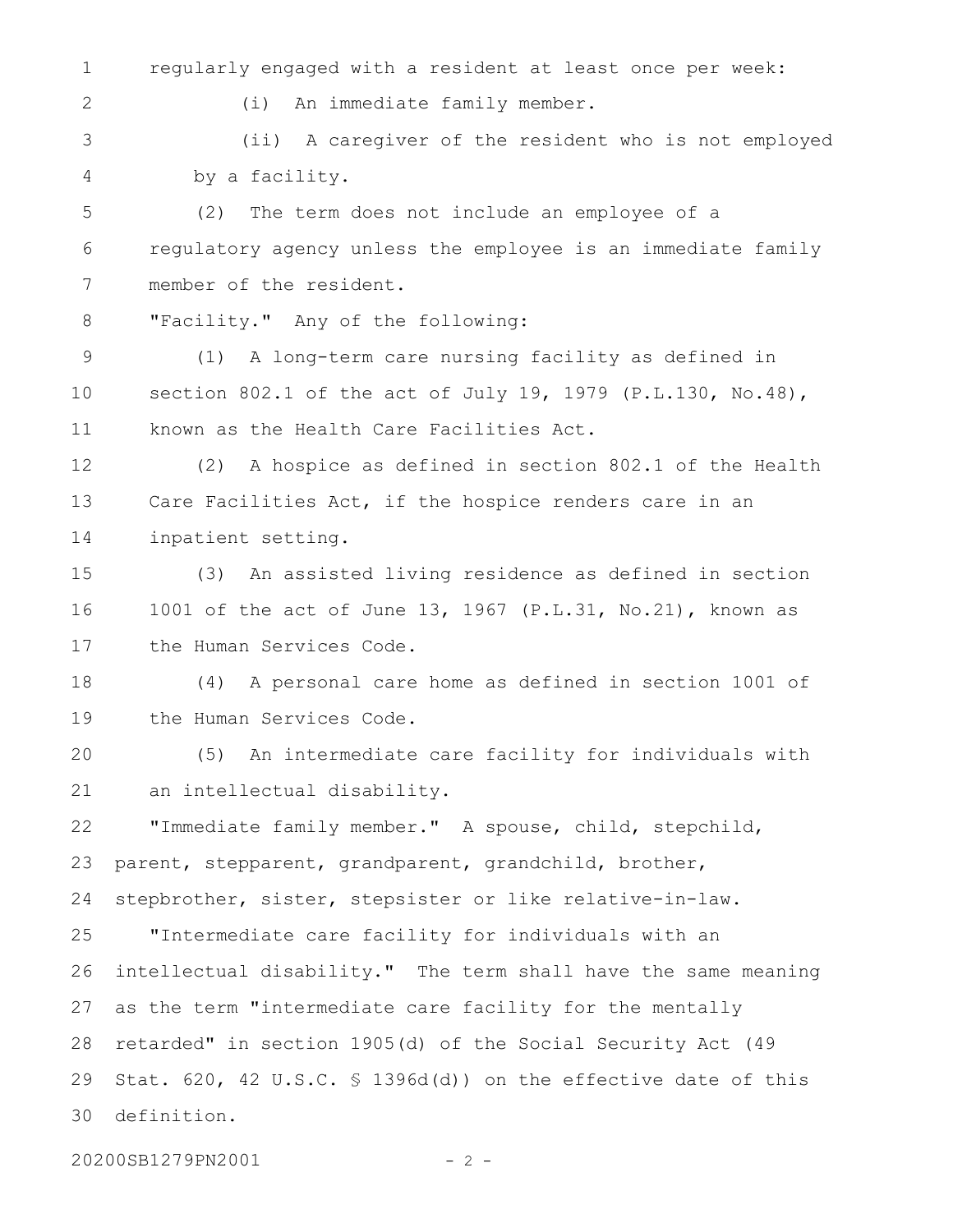"Secretary." The Secretary of Health OR THE SECRETARY OF 1 **<--** HUMAN SERVICES of the Commonwealth. 2

"State of disaster emergency." A state of disaster emergency declared under 35 Pa.C.S. § 7301(c) (relating to general authority of Governor) that is due to a communicable disease. Section 3. Essential family caregiver. 3 4 5 6

(a) Designation.--Notwithstanding any other provision of law, during a state of disaster emergency the secretary shall allow a facility to designate at least one essential family caregiver per resident to provide companionship and assist with activities requiring one-on-one direction. Only facilities that have the ability to follow necessary precautions outlined by the Federal and State Government may designate an essential family caregiver. 7 8 9 10 11 12 13 14

(b) Individualization and integration.--The decision to designate an essential family caregiver may be individualized and integrated with resident-centered care planning. The following shall apply: 15 16 17 18

(1) Designation shall be at the sole discretion of the facility executive director or designee and only upon agreement by the resident and their representative. 19 20 21

(2) A schedule and the amount of time allowed in a facility by an essential family caregiver shall be agreed to prior to an essential family caregiver entering a facility and may not exceed more than two hours per day. 22 23 24 25

(3) An essential family caregiver shall provide care and support similar in nature as provided prior to the state of disaster emergency. 26 27 28

(4) Physical distancing shall be maintained by an essential family caregiver with staff and other residents 29 30

20200SB1279PN2001 - 3 -